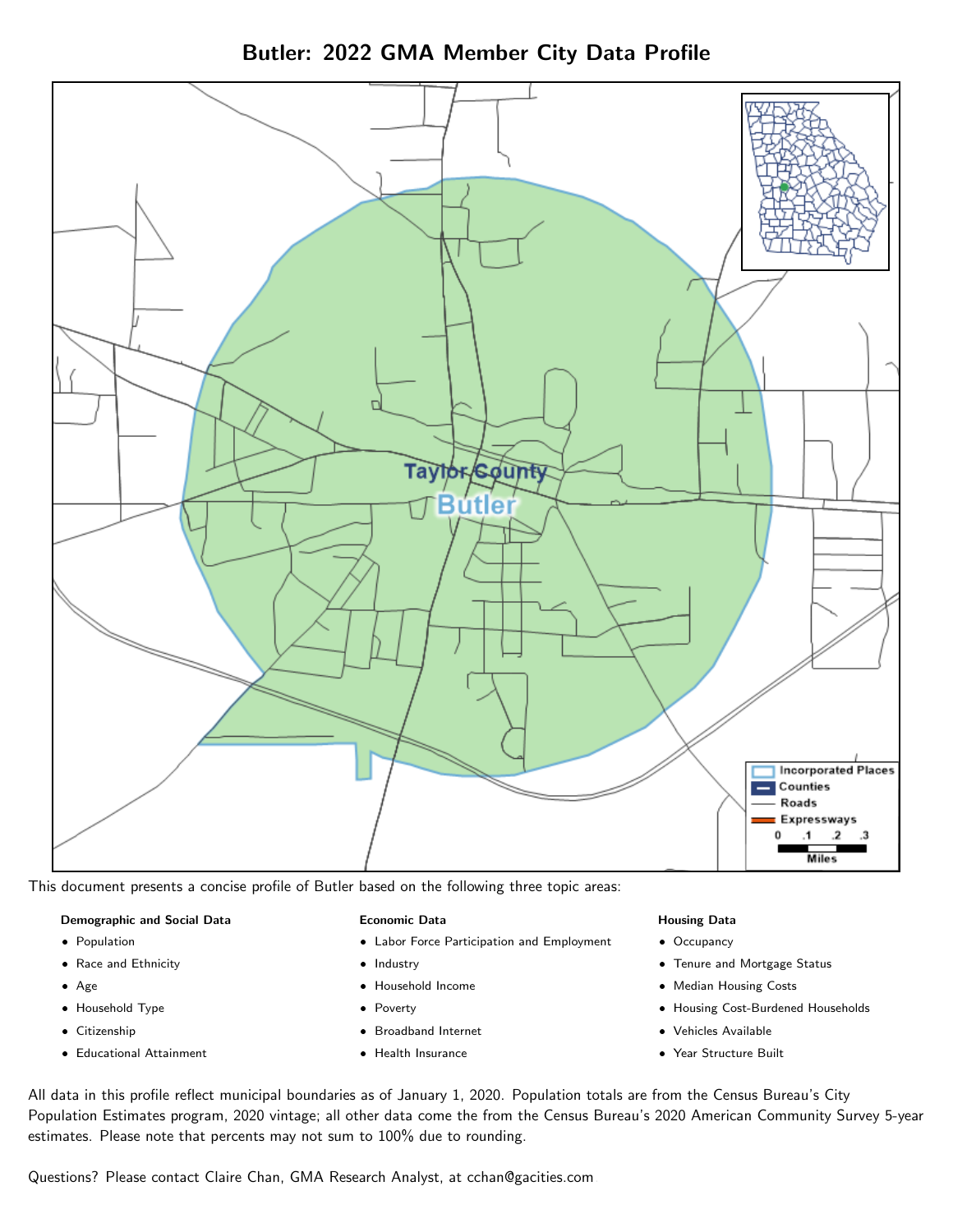# Butler: Demographic and Social



Age 0% 2% 4% 6% 8% 10% Male <u>Contract Communication</u> Female 10% 8% 6% 4% 2% 85 and over 80-84 75-79 70-74 65-69 60-64 55-59 50-54 45-49 40-44 35-39 30-34 25-29 20-24 15-19 10-14 5-9 Under 5

## **Citizenship**

|  | <b>Native Born</b><br>100% |  |  |
|--|----------------------------|--|--|
|  |                            |  |  |

Source: American Community Survey, 2020 5-year estimates, table B05002 Source: American Community Survey, 2020 5-year estimates, table B15002

### Race and Ethnicity



Source: U.S. Census Bureau, City Population Estimates, 2020 vintage Source: American Community Survey, 2020 5-year estimates, table B03002

# Household Type



Source: American Community Survey, 2020 5-year estimates, table B01001 Source: American Community Survey, 2020 5-year estimates, table B11001

#### Educational Attainment



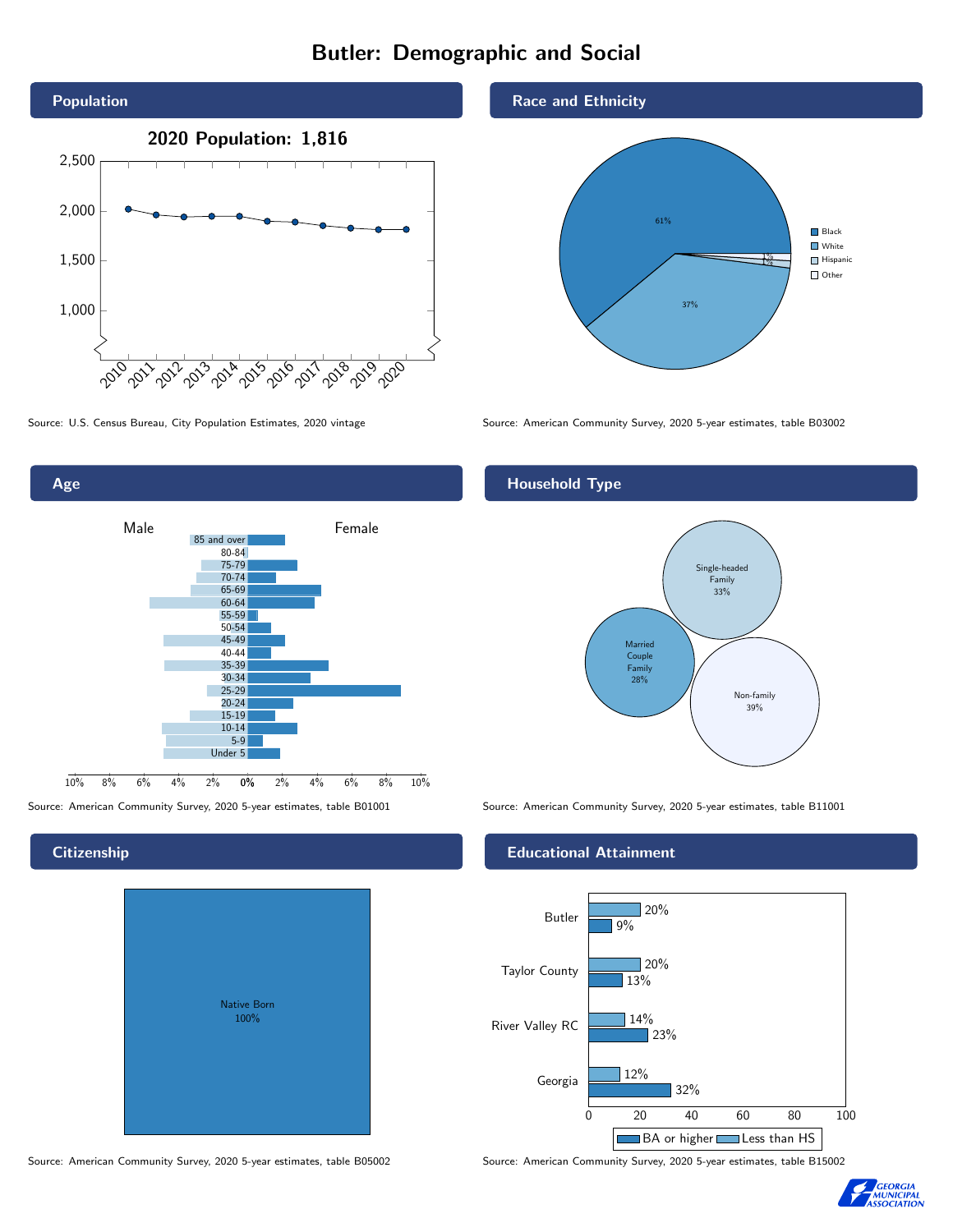# Butler: Economic



Source: American Community Survey, 2020 5-year estimates, table B23001 Note: Unemployment rate is based upon the civilian labor force.



Source: American Community Survey, 2020 5-year estimates, tables B19013 and B19025 Source: American Community Survey, 2020 5-year estimates, table B17010



Industry

| Agriculture, forestry, fishing and hunting, and mining      |       |  |  |
|-------------------------------------------------------------|-------|--|--|
| Construction                                                |       |  |  |
| Manufacturing                                               | 20%   |  |  |
| <b>Wholesale Trade</b>                                      | $1\%$ |  |  |
| Retail Trade                                                | 7%    |  |  |
| Transportation and warehousing, and utilities               |       |  |  |
| Information                                                 |       |  |  |
| Finance and insurance, real estate, rental, leasing         |       |  |  |
| Professional, scientific, mgt, administrative, waste mgt    |       |  |  |
| Educational services, and health care and social assistance |       |  |  |
| Arts, entertainment, recreation, accommodation, food        |       |  |  |
| service                                                     |       |  |  |
| Other services, except public administration                |       |  |  |
| Public administration                                       |       |  |  |

Source: American Community Survey, 2020 5-year estimates, table C24030

Poverty



# **Health Insurance**



Source: American Community Survey, 2020 5-year estimates, table B28002 Source: American Community Survey, 2020 5-year estimates, table B18135